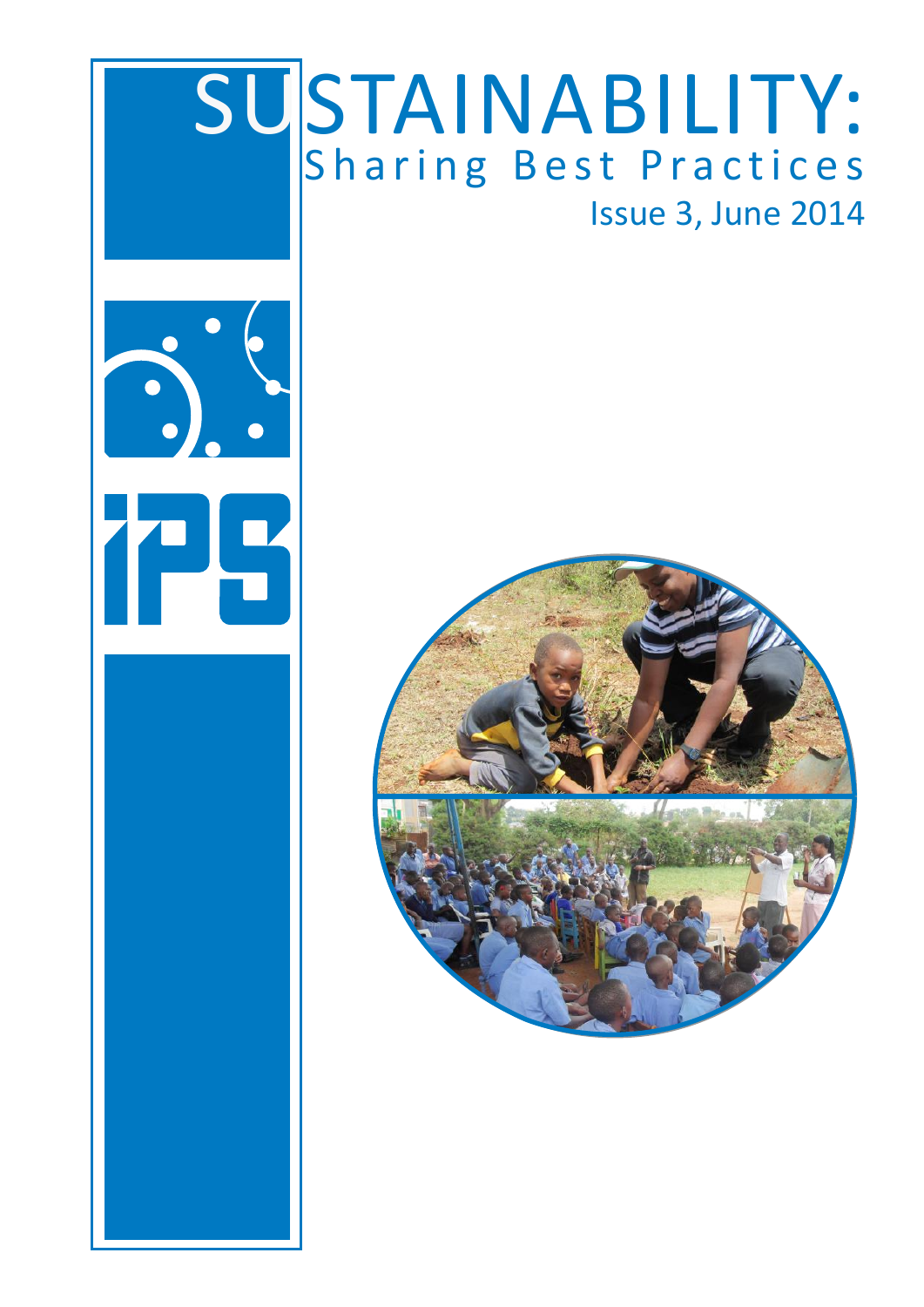

#### Inside this Issue:

| Greener Factories4     |
|------------------------|
|                        |
| Customer Training7     |
| Livelihood Generation8 |
| Community Outreach9    |
|                        |

In 2014, IPS group of companies have scaled up their Sustainability (CSR) activities, targeting multiple key stakeholders including employees, environment, customers, suppliers, etc.

Commendably, employee volunteerism in both internal and external activities is also gaining momentum in addition to the collaboration between group companies. The activities are becoming more diverse and innovative in nature, encompassing themes such as health, education, environment and economic empowerment.

As we move forward, continue to develop Sustainability (CSR) practices towards a more strategic direction; providing time, expertise and services instead of simply making donations.

## **Workplace**

### **Supporting Playtime**

Recognising that parents play an integral role in the development of their children, the FKL crèche staff continue to organize parental sessions to impart Early Childhood Development (ECD) knowledge and skills to parents on a regular basis.

The focus this year was on the importance of playtime to a child's development. The crèche staff, therefore, organized an interactive session for parents to learn to develop learning aids that are safe, durable, age-appropriate and engaging for the children. These were made by reusing easily accessible materials, such as old calendars, bottles, tops, unused fabrics, etc.

This effort demonstrates that recycling material that we often dispose could be beneficial in many ways, promoting sustainable living.





*Handmade Learning Aids*

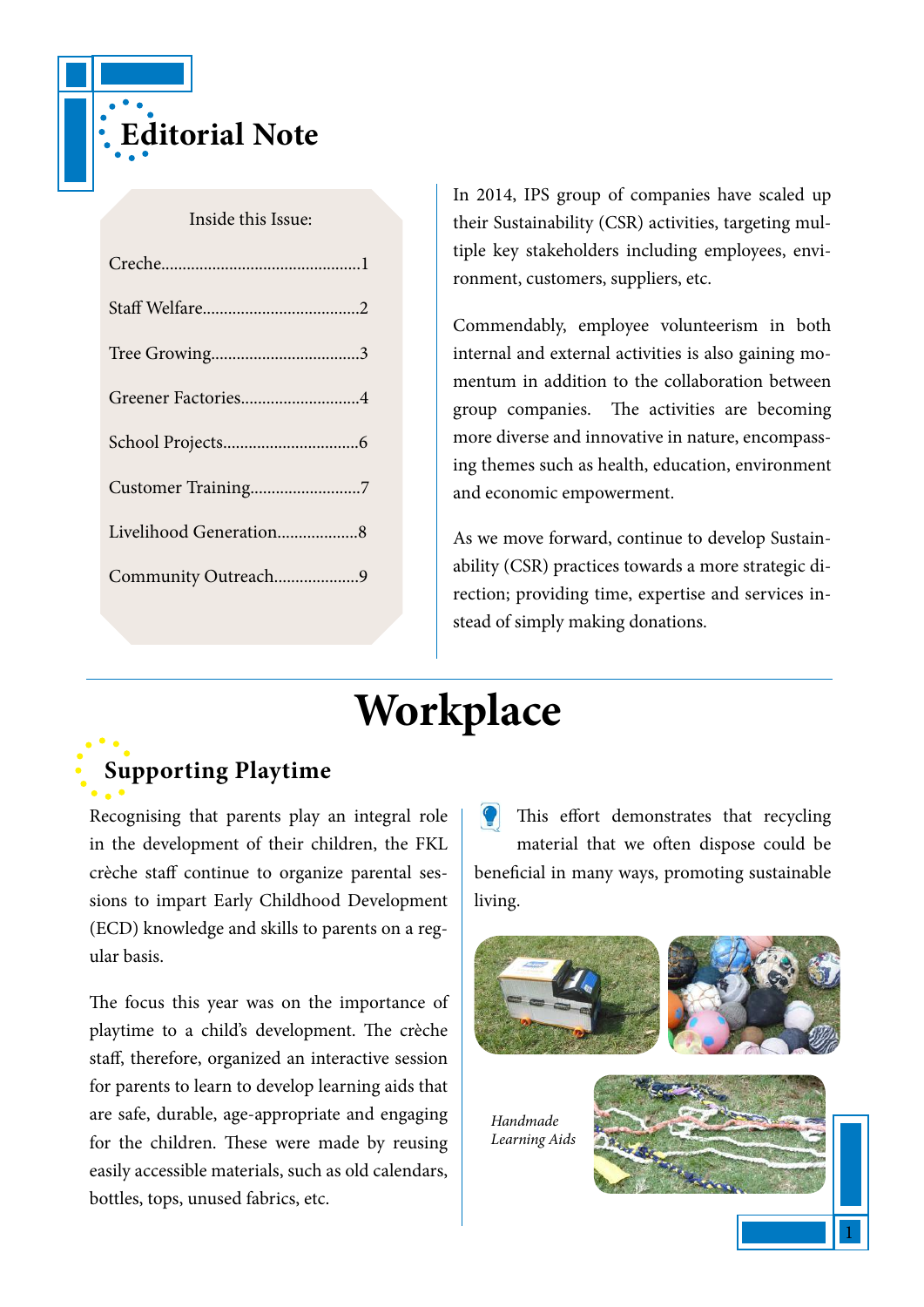**Preparing Staff for Retirement** 

Wire Products Limited (WPL) has been in existence for almost 50 years with employees proceeding on retirement on a regular basis. Over time, it has become increasingly evident that once employees retire they often face difficulties in sustaining themselves and their families and they resort to seeking other employment opportunities or commencing small businesses with minimal success.

After inquiry, management established that employees were not well prepared for retirement, spending their retirement benefits within the initial few years of retiring. To address this issue, retirement planning initiatives for all employees past a certain age commenced. Initiatives to date have included:

- Personal Financial awareness seminars to train staff on managing their personal financial savings at all times, emphasising on managing retirement benefits.
- Supporting visits to former WPL employees who retired and have successfully established their own income generating projects.

• Sponsoring visits to the Kenya Agriculture Research Institute (KARI) during field days. This has enabled employees observe good agricultural practices (GAP) as well as identify farming inputs that would enhance returns on yield and breeds. WPL is now exploring the possibility of engaging partners to train employees on GAP and reinforce practices seen during the field days.



*Employees of WPL visit KARI, Naivasha to learn best pratices and interact with fellow farmers*



## **Wellness Programme**

As part of their Workplace Wellness programme, LIK and FKL have partnered with an organization to introduce employees to the use of an innovative product known as the 'Ruby Cup' - a cost- effective menstrual cup that can be used for several years, resulting in multiple economic and social benefits.

Multiple product sensitizations at the workplace have already taken place.

The Companies are currently exploring the interest amongst employees and will later look at the opportunity to support female students attending (low income) surrounding schools.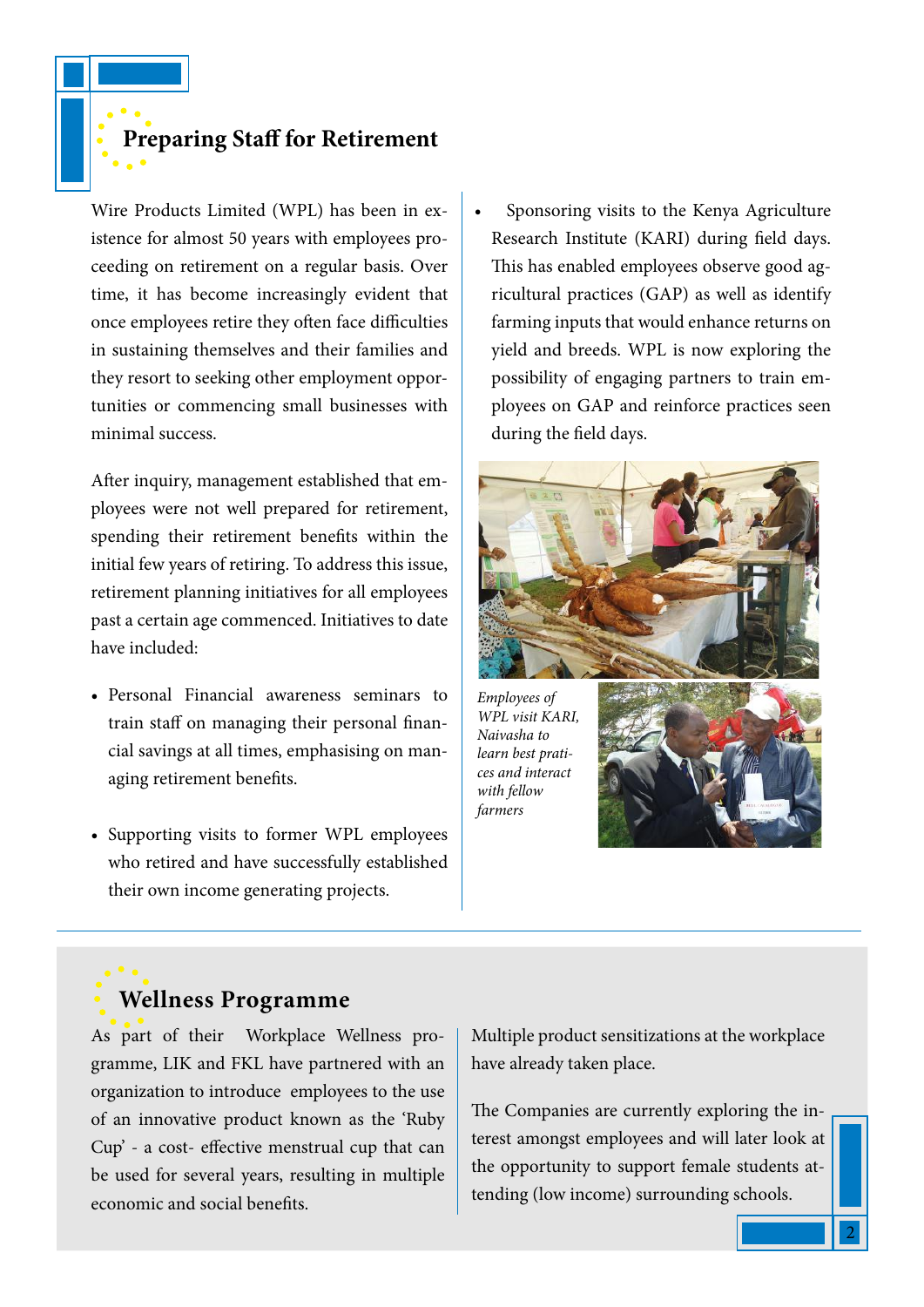## **Environment**

### **Tree Growing Initiatives**

In 2014, tree growing activities were scaled across the region. Companies continue to plant trees at their premises or within the local community, ensuring that a point partner takes responsibility for their growing.



*Wire Products Ltd. in collaboration with the City Council of Nairobi and Lions Club International participated in a tree planting at the Jomo Kenyatta International Airport. The event was attended by the Govenor of Nairobi, Mr. Evans Kidero, and brightly branded WPL staff.*



*As part of its Agro-forestry programme, in 2014, Frigoken Ltd. distributed 150,000 tree seedlings to the outgrower community.* 

*During its annual tree planting event, FKL staff and members of the local community, civil society and local government planted 2,500 tree seedlings at Ragati Dam and its environs.* 



*Since the start of the year, Farmers' Choice Ltd. has planted over 6000 tree seedlings at its Uplands Farm, Limuru as well as within the neighbouring Gaithaiti Primary and Secondary Schools.*



*The employees of Leather Industries of Kenya have planted over 6,000 trees on the company premises within the past 5 months.* 



*Allpack staff joined the students and teachers of Mlolongo Primary School and St. Augustine Mlolongo Secondary School to plant 2,130 trees within the school compound.*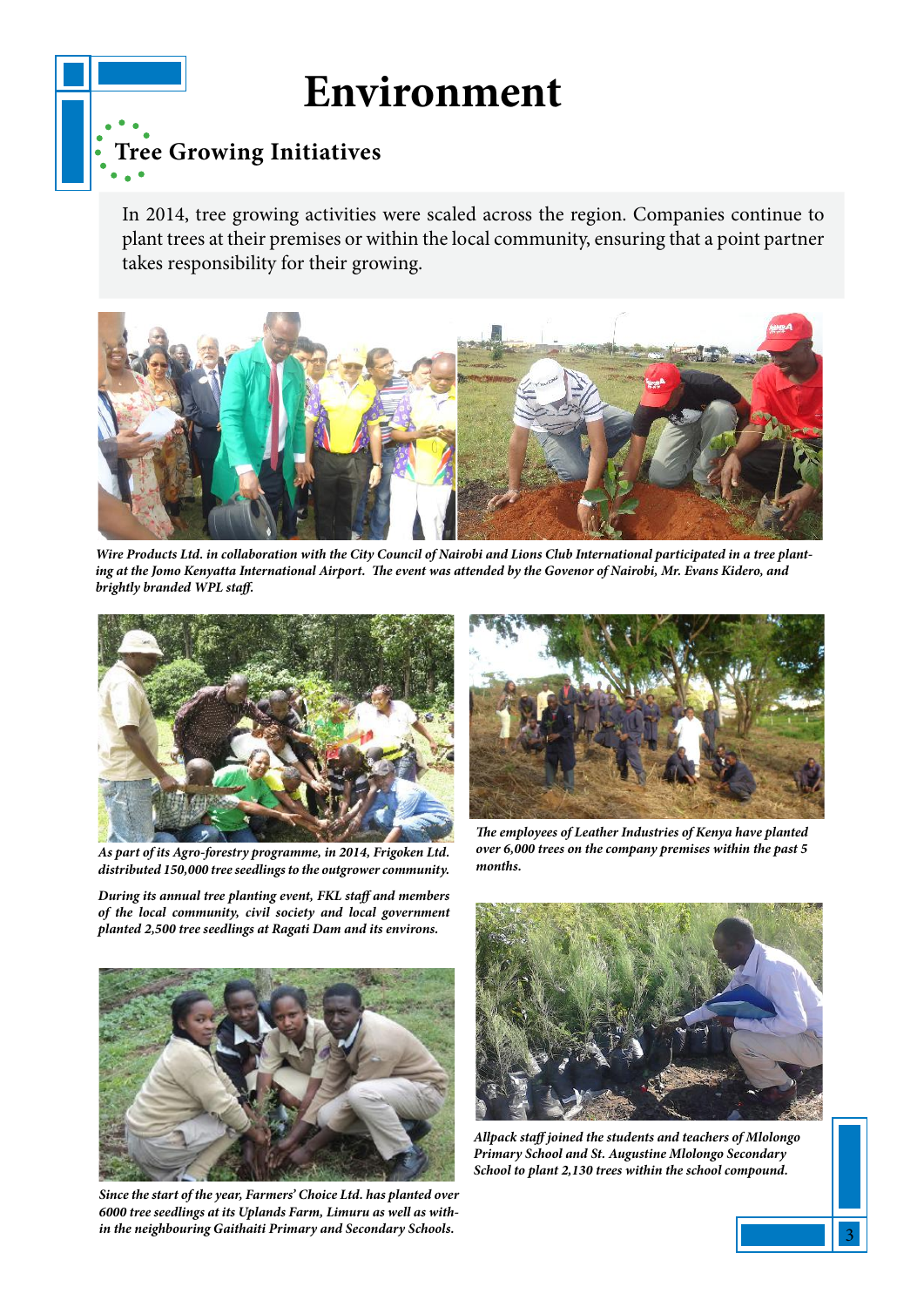#### **Promoting Commercial and Environmental Success**

Allpack Ltd. continues to take a proactive stance towards achieving commercial excellence in addition to improving environmental performance. The company is ISO 14001 certified, which supports the integration of environmental management systems into the framework of the company's business strategies.

In 2014, the company invested in the replacement of the HFO boiler with a biomass boiler. The biomass boiler, used to generate steam that is used in the board making machine (i.e. the corrugators) and has a capacity of 4500 KG/HR.



The biomass boiler uses locally sourced briquettes. These are made from bagasse and saw dust, both of which are often left as waste in large landfills at sugar and timber production sites, respectively. Apart from reducing accumulation of waste and reusing it as a form of renewable energy, the additional benefit to the project is the employment created for youth groups. These groups are responsible for collecting and drying the 'waste' used to produce the briquettes.

As a result of using this biomass technology the company has and will continue to make significant savings. The expected saving from the change of fossil fuel to bio fuels on the boiler is expected to average 25% based on the prevailing fuel prices. The return on investment is expected in less than 2years.

All in all, Allpack's move to install a biomass boiler exemplifies the opportunity for a company to make a positive environmental impact through its core business operations while significantly reducing operating costs, promoting local entrepreneurship, contributing to the local economy as well as enhancing its social license to operate.

# **Recognition**

Wire Products Limited emerged the proud winners of the "Best New Entrant" category durin the 10th Energy Management Awards, 2014.



*WPL Management team receive award*

Leather Industries of Uganda (LIU) continues to be recognized as an environmentally friendly organisation within East African as highlighted in a feature article in the New Vision newspaper.

By setting such an example, LIU contributes towards creating an enabling environment that promotes and facilitates other players to follow in a similar suit in order to jointly address a dire problem.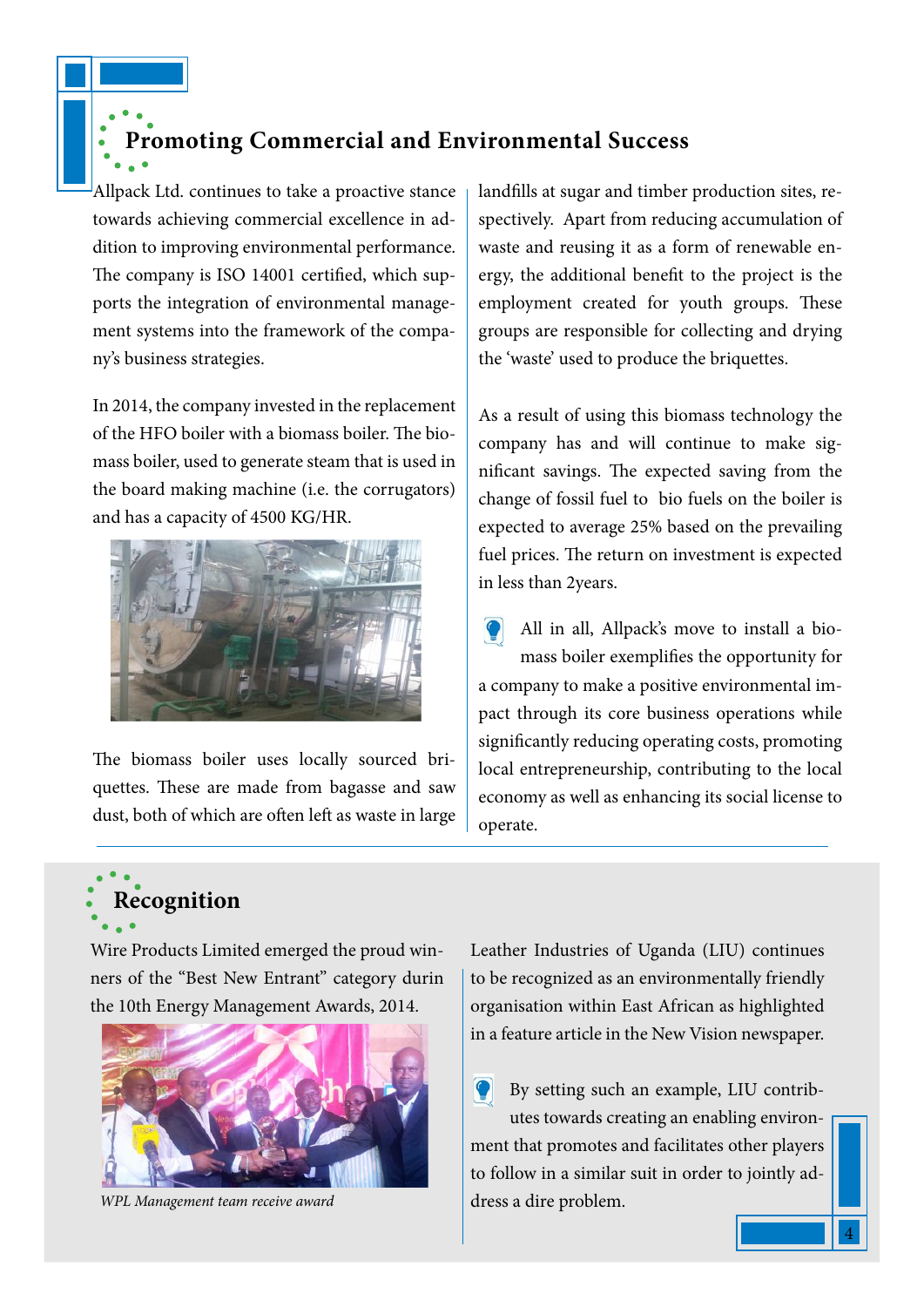**Sustainable Growing**

WHILE THE PROBLEMS OF THE WORLD BECOME increasingly complex, the solutions remain embarrassingly simple". Bill Mollison – Founder of the Permaculture movement.

Permaculture involves designing and creating self-sustaining productive landscapes that seek to minimize waste, human intervention and energy input. The approach incorporates a diversity of species with a reliance on interrelations between these species.

Permaculture can be used to enhance sustainable agriculture by using diverse plants and compost to grow healthy nutrient rich crops as well as sustain and preserve soils without using any chemicals and any degradation to our natural environment. This promotes a more secure ecosystem that does not have to rely on inputs to retain abundance.

In 2014, Farmer's Choice Ltd. (FCL) embarked on a new project to introduce permaculture practices to the benefit of its stakeholders. Guided by a well experienced permaculture expert, FCL set up a demonstration site at Kahawa West and conducted relevant trainings.



The aim of the project is to, initially, provide staff with working knowledge on permaculture sustainable farming practices, which can be applied

to individual owned farms and disseminated to the local community. The employment of such practices not only promotes environmental sustainability but also presents potential for farmers to increase their yields.



*Creactive places to grow vegetables*

It is anticipated that skills training and knowledge provision can be extended to the suppliers, particularly the contracted pig farmers, by integrating this component into their current extension trainings. The demonstration site can also later be used as a learning avenue for customers as well as the local community surrounding the processing units.

This project demonstrates the potential of introducing an innovative, cost effective intervention that can have multiplier benefits to various stakeholders and is implemented by integrating activities within existing structures.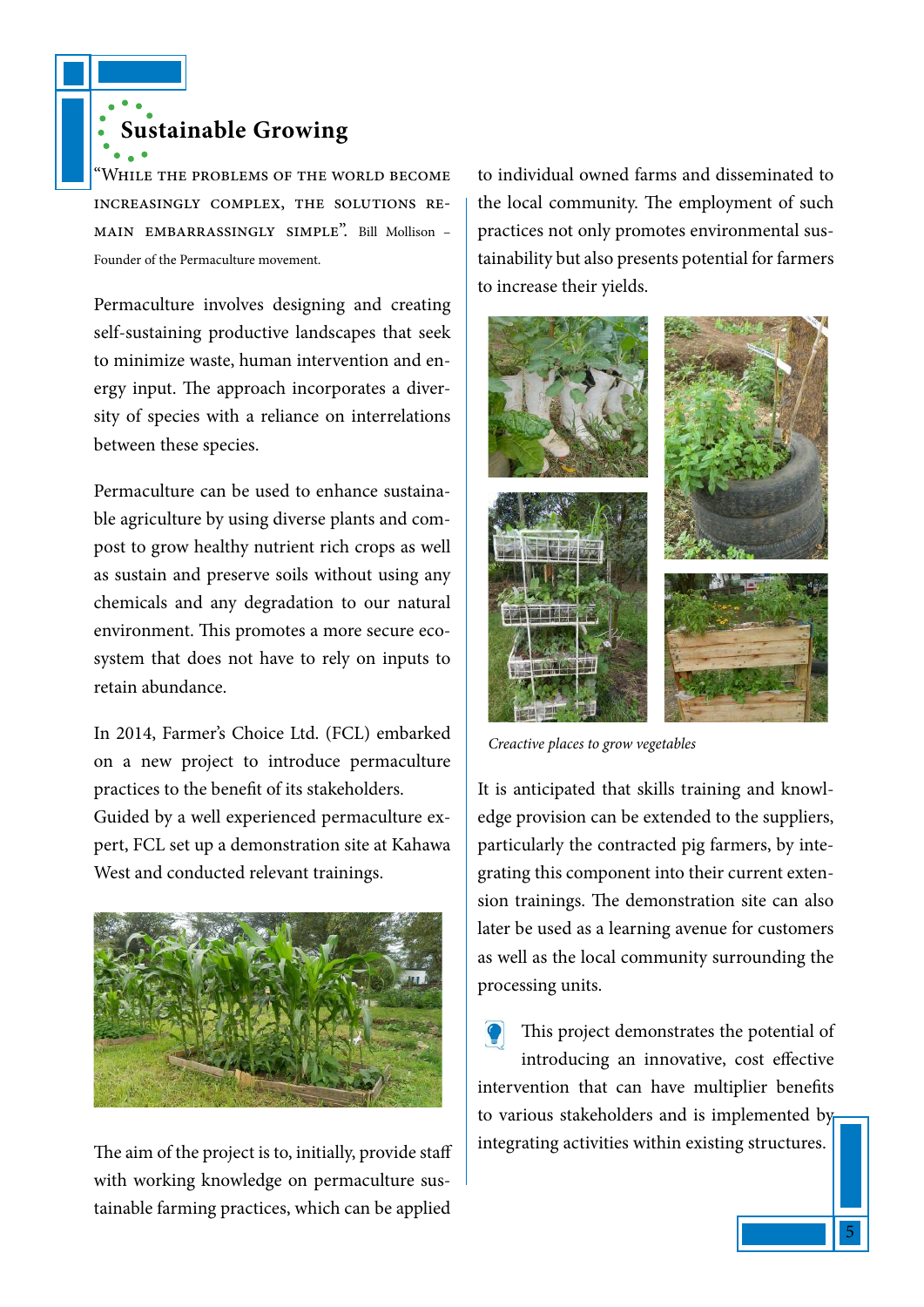# **Community**



In collaboration with Lion Club International (LCI), Allpack Ltd. supported an eye screening camp for students of St. Augustine Mlolongo High School and Mlolongo Primary School, which are community run schools with students from low income families living in slum areas.

The eye screening was performed by doctors from Visio Sense Fronteres assisted by the teaching staff and the Allpack CSR committee.

Over 300 students from both schools were screened, of which 8% of them were recommended for the use of spectacles while 3 others received eye drops for eye infections.



*Students patiently wait to get their eyes screened*



*Allpack staff assist with Visual Acuity testing* 

Similarly, PFIL and Allfruit partnered with LCI to support an eye screening camp at Tusunini Primary School, Makeuni County . The school was selected as many of the Yellow Passion Fruit out growers' children attend the school. Over 300 students were screened along with 7 teachers. 89 students received medication and 5 were referred for refraction.

The companies are currently following up with the hospital to ensure that the referrals are used and further treatment is received.

# **School Motivational Talks**

A group of employees from FKL conducted interactive motivational sessions with the Grade 8 students of Baba Dogo Primary School. The purpose of these sessions was to encourage students to study hard for their upcoming exams and to provide inspiration towards achieving educational and future career success.

 Facilitating staff to undertake such voluntary activities, during work hours, can enhance motivation, engagement and loyalty to the company as well as fulfill their desire to 'give back' to the local community.



*FKL Production Manager talks to the students*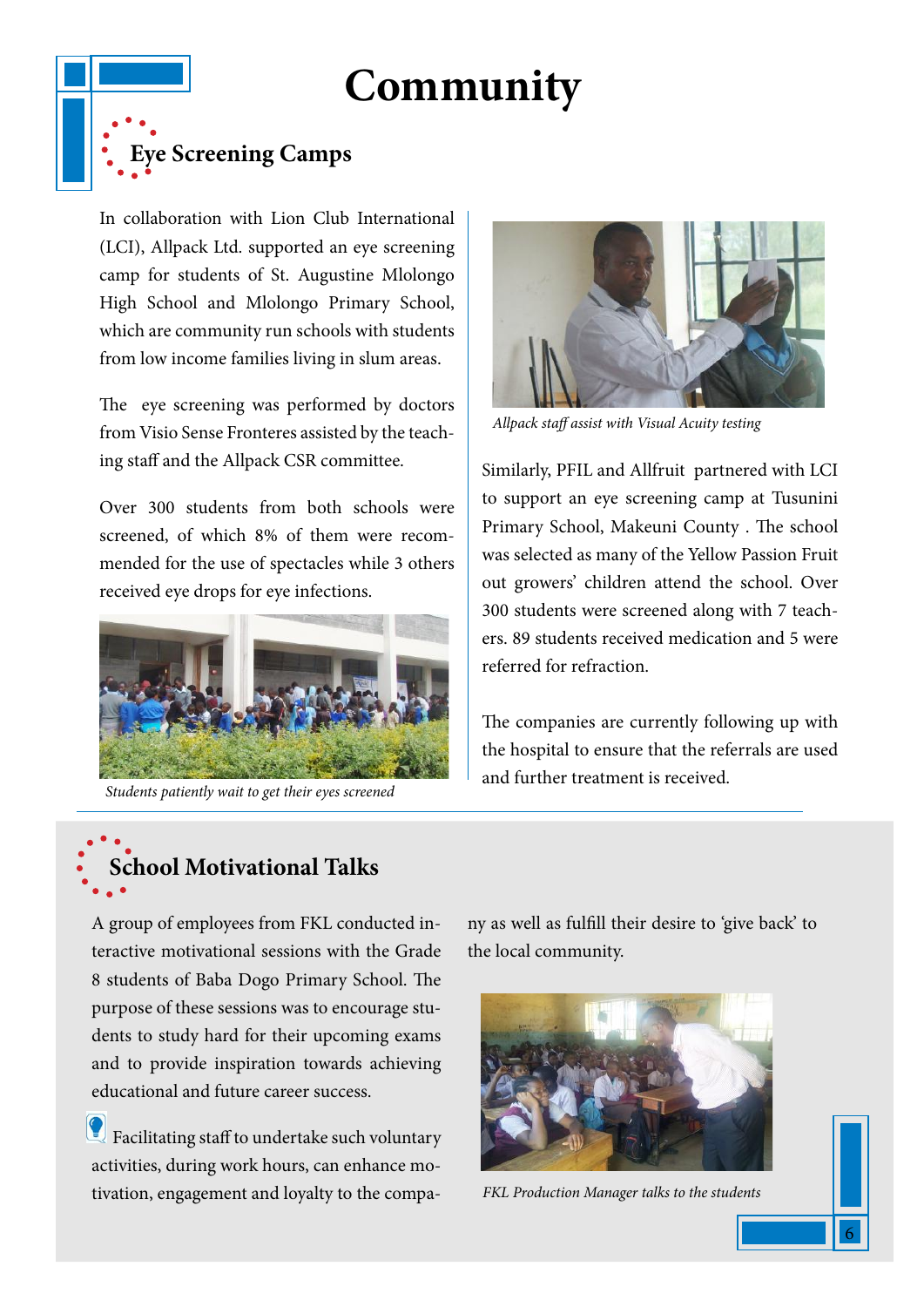**Business Skills Training for Fishermen**



Uganda Fishnet Manufacturers (UFM) is the largest manufacturer of lake fishing nets in East Africa. It was originally established to meet the needs of fishermen on the shores of Lake Victoria who were largely dependent upon importers for their supply of fishing nets.

As one of the highest foreign exchange earners for Uganda, the fisheries sector employs more than 700,000 people who solely rely on fishing, an activity mainly undertaken at night. Most fishermen have problems in effectively and efficiently starting and managing other fish or nonfish related businesses. In addition, the prevalence of HIV and alcohol uptake levels is very high at these landing sites.

In an effort to address the above need, UFM organized training for fishermen at the Kiyindi landing site. The training aimed to provide skills in business management, with HIV/AIDS awareness being a cross cutting matter, in order to build the capacity of participants to identify, start or improve on existing businesses.



*Training Sessions*

Over 300 fishermen attended the training. The major areas covered included the legal framework of fishing in Uganda, personal talents/ skills, business opportunity identification & selection, basic business planning skills, enterprise management, customer service delivery and HIV prevention & awareness.



*Local external facilitators lead the trainings*

UFM's initiative exemplifies the concept of shared value and a potential for environmental and socio-economic impact. As a result of the training, fishermen gained skills to: improve their business practices hence increasing income generation as well as improve their health and wellbeing. Their change in fishing practices can also address the dwindling fish stock in Lake Victoria.

 $\bullet$ By targeting customers through such CSR activities, the company has an opportunity to enhance product awareness brand visibility, Company image and is able to gain valuable customer feedback.

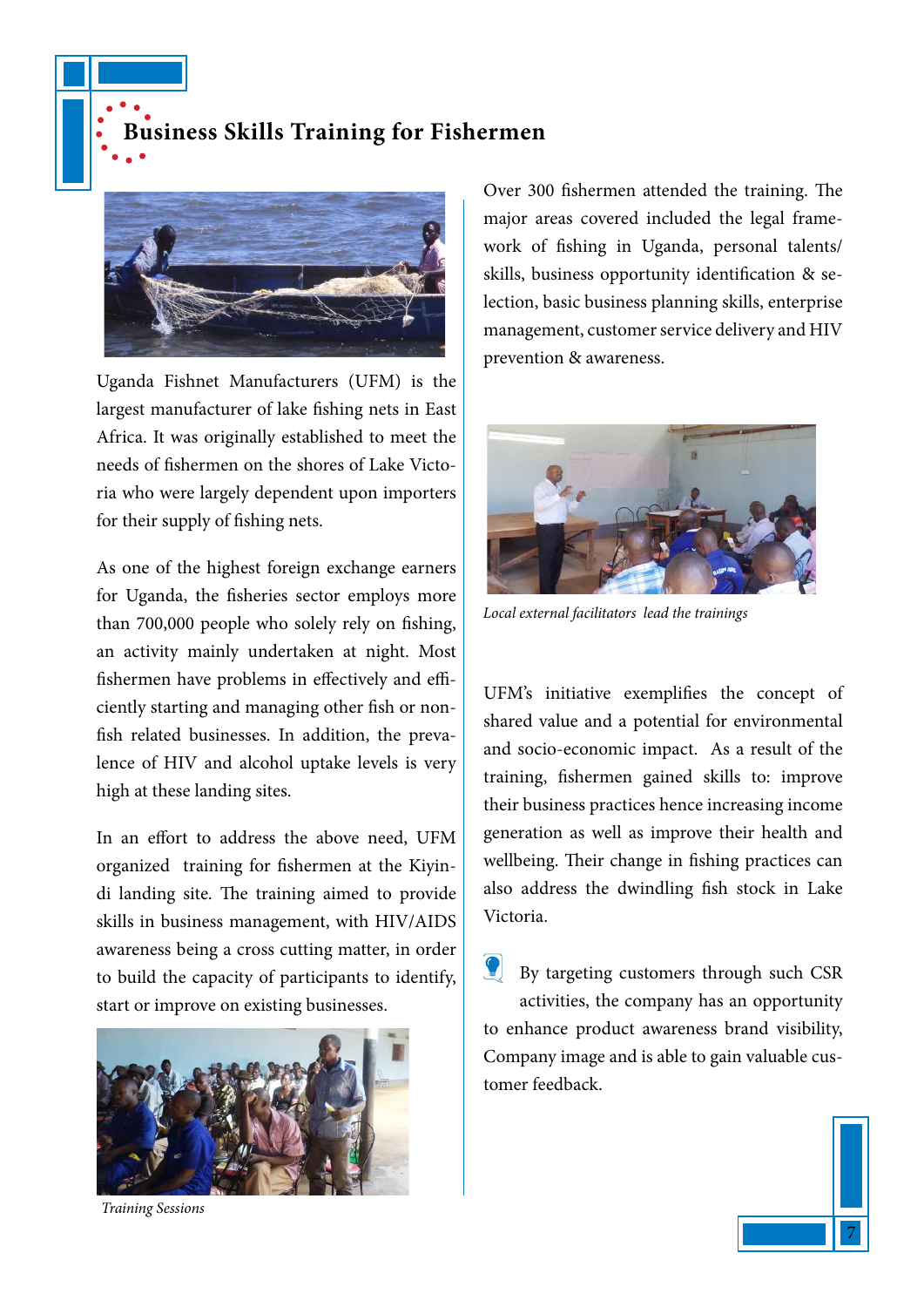**Interventions that Aim to Enhance Livelihoods**

As suppliers of Farmers Choice Ltd. (FCL), Sealed Air hosted an event to demonstrate innovative projects that are low resource intensive and can support low income communities earn a livelihood.

CSR champions from FCL, FKL, PFIL and LIK attended the event, which took place at Maji Mazuri – a school/home for children and young adults that are mentally and physically challenged.

Multiple stations were set up for participants to see the different projects; these included:

**• 'SOAP FOR HOPE' PROJECT** – involved the repurposing of used soap bars from hotels into soap that the school could use in-house as well as sell to the local community to generate income. This initiative also reduces waste in landfills and pollution of water ways.









**• ROCKER PUMP** – a pump that uses locally available material and involves a simple rocking motion. Currently the team is exploring the potential of repurposing plastic packaging industrial waste to develop planks for the rocker pump. The pump is presently being used at FCL's permaculture demonstration site. If further trials indicate that production of this pump is successful and cost effective, it may present potential use by small scale farmers.



**• A PEANUT SHELLER** – a locally made inexpensive technology that can replace hours of manual tedious labour spent in shelling peanuts by hand. It can also be adjusted to shell other

crops like coffee. It will also assist the home to generate further income by selling shelled, roasted peanuts.



- It was an eye opening experience that exemplifies:
- The use of company core expertise in com munity outreach. Amongst its products, Sealed Air produces packaging material as well as cleaning hygiene products, hence the focus on the rocker pump and the repurposing of old soaps, respectively.
- The opportunity of repurposing waste into something useful.
- Assisting communities by providing them with technologies that enable them to become more independent and self sustaining.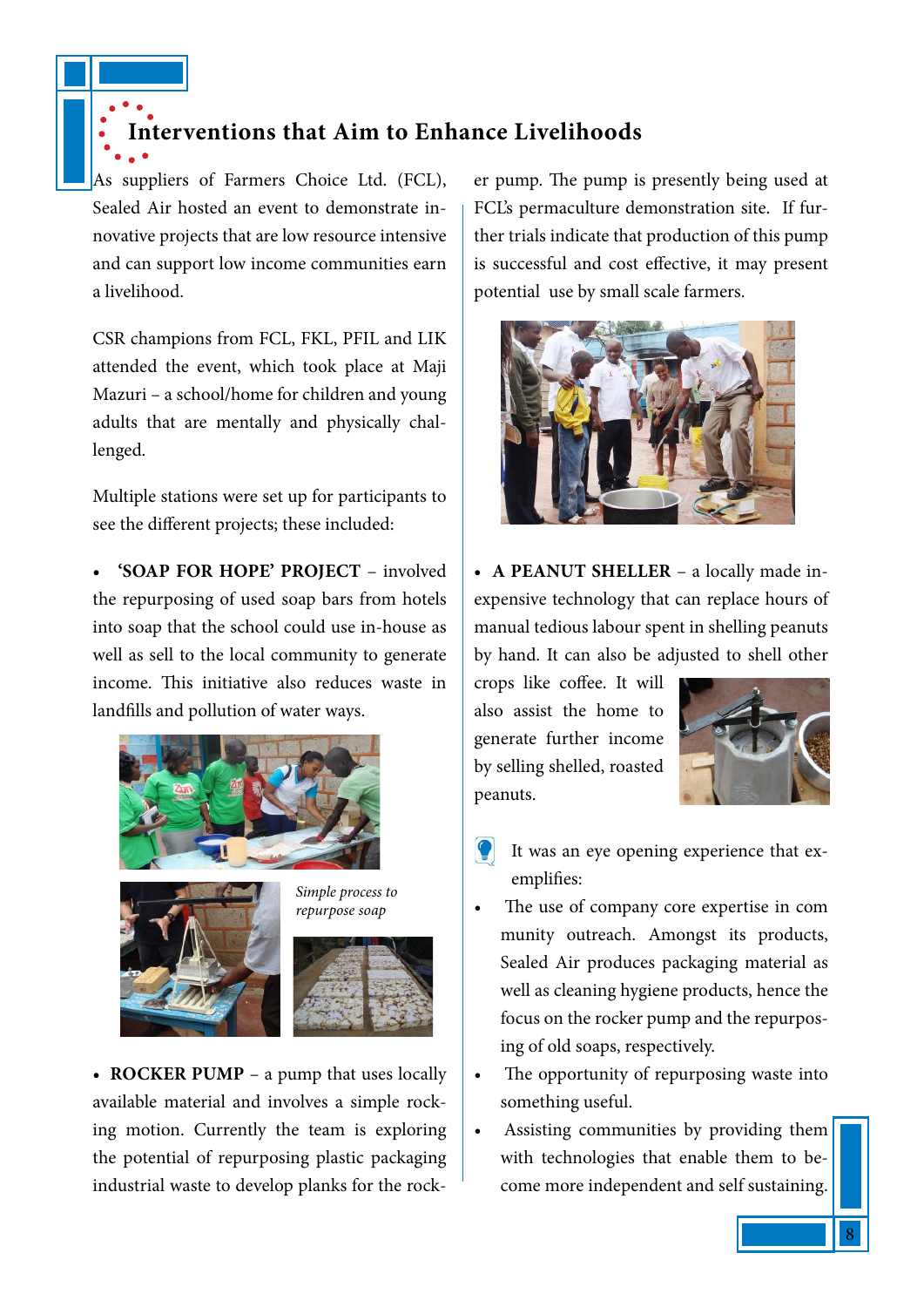# **Supporting Health Initiatives in the Local Community**

Since the year 2002, Tsavo Power Company (TPC) in partnership with the Aga Khan Health Services, Kenya (AKHS) under their Community Health Department (CHD) and the Ministry of Public Health (MoPH) conduct regular Health Action Days (HAD) activities. As of 2014, the current partnership has now changed from AKHS, to Aga Khan University (AKU).

The purpose of these Health Action Day activities is to reach out to the poorest communities in very remote areas of the coastal regional, where healthcare facilities are not readily available to them with the hope that they will be able to improve their health and wellbeing. Annually, TPC supports 4 activities spread out quarterly.



*Community members wait their turn for screening*

The MoPH is the advisory partner on site selection, as they are familiar with the areas further away from the current medical facilities with very needy population. They also provide the health workers and nurses from local health facilities to support the HAD activities. The Ministry has set indicators for the Health Action Days, which include Antenatal care, Immunizations, Vitamin A administration and Family planning, and statistics obtained during the activities are sent to the Government to assist in their future planning.

Since inception of HADs, over 80,000 people have attended the clinics to date. The total amount of funds contributed towards these activities is over Kshs. 11million.



*Communities participate in health talks*

Another notable community outreach project undertaken by TPC is the Bilharzia Screening Campign in schools, which is held annually during the second term of the school calendar. This is also a partnership with AKHS (K) now under AKU and MoPH.

From the previous years' statistics, on average 98% of the total screened students are infected; treatment and preventative measures are therefore given to all students.This campaign runs for 10 days and is carried out in about 20 schools (2 schools per day) targeting 10,000 students.

TPC continues to undertake projects that enhance the quality of lives of the local communi-



*TPC built a toilet block for Tsakorolov Primary School*